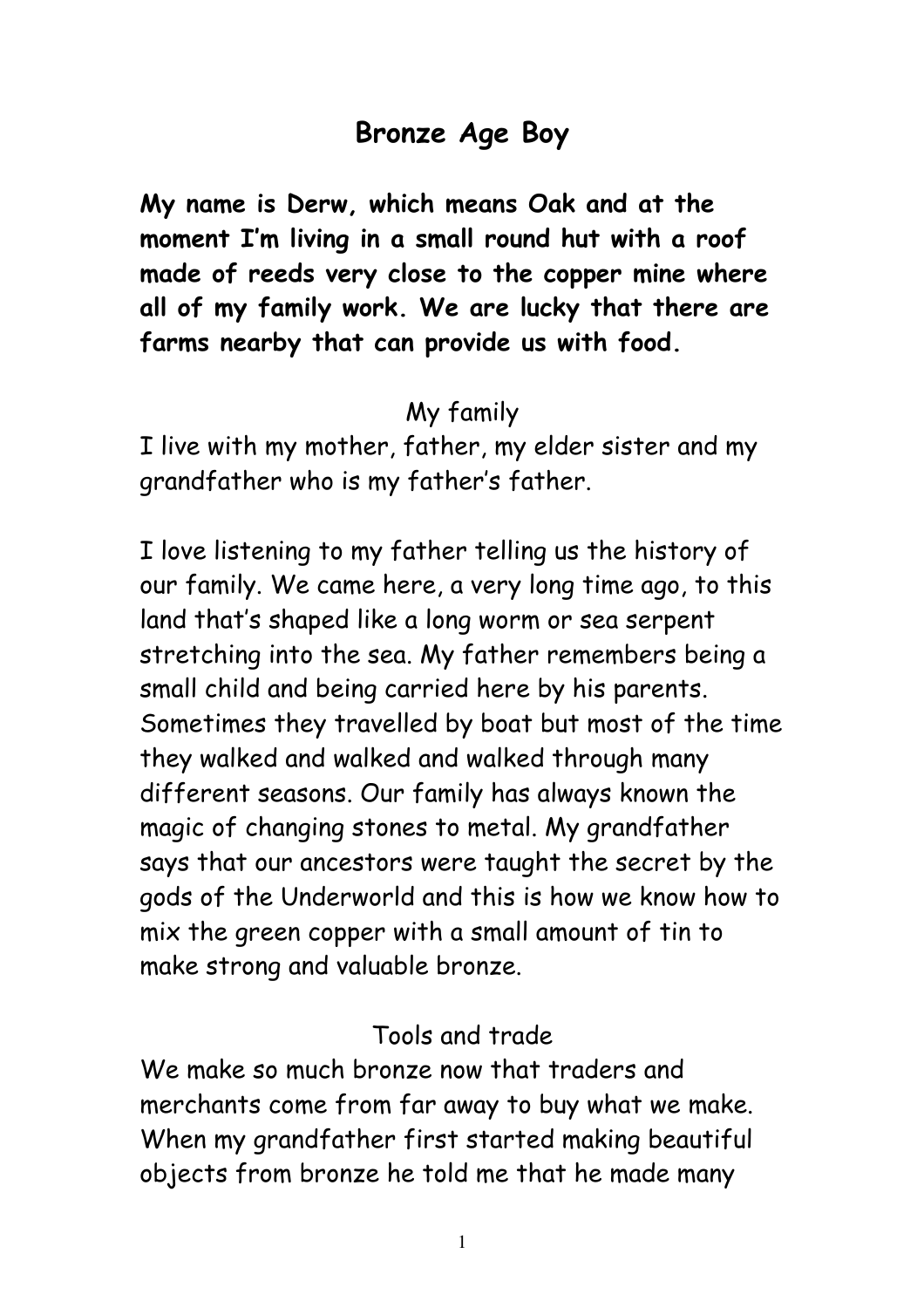axes for people who were settling down here nearer the sea and building new homes. They needed the axes to cut down a lot of trees to make clearings for their new huts. This is good for us because we need a lot of wood when building fires to make bronze. We don't seem to be trading in so many axes now so my father and grandfather are making more long and short knives and shields too, because many want to protect themselves from bad people who want to steal from them. My mother keeps a small knife in her belt at all times. She says that you can't be too careful these days. We also make razors that are very handy for men who want to scrape the hair from their faces.

#### Overcrowding

Now that more people live in the low lands it's become very crowded and people are starting to argue and fight a lot over land. My father says that we should be making more arrow tips and sharp knives that can be used in battle but my grandfather says that the warriors he knows will never use arrow heads made of bronze because they like their flint ones too much!

## Copper mining

I've been a copper miner since I was able to talk. The underground caves are sometimes so big and dark that we have to leave clues for ourselves at each turn or crossroads, like a tower of stones, otherwise we would never find our way out of the maze of tunnels and pathways! We do have large torches made from rushes soaked in animal fat, which we set alight, but when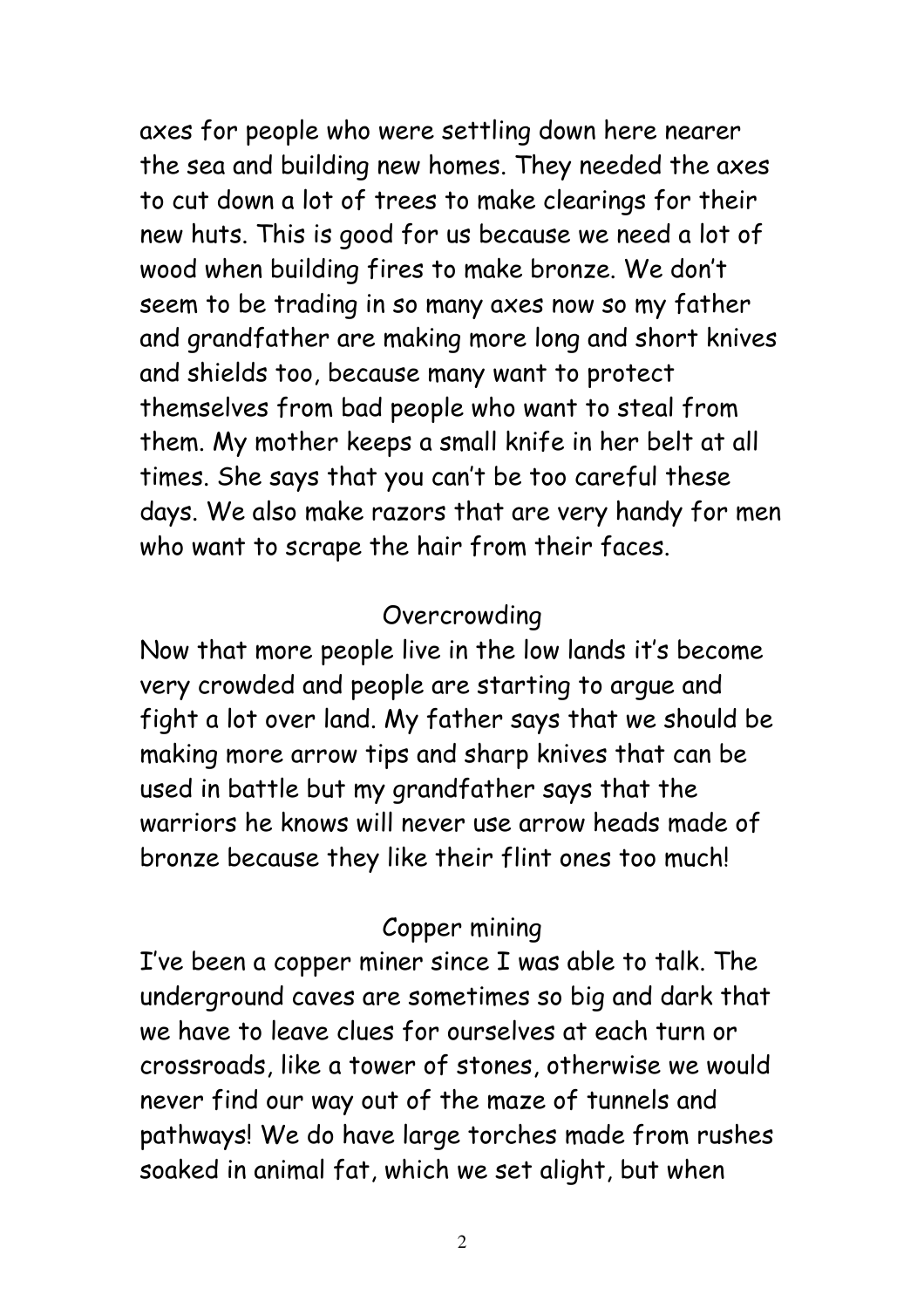they go out we sometimes have to feel our way to the surface.

When I first started going underground, my father gave me a sharpened antler and he would push me into the small cracks to hack away at the green copper stone. Now that I am too big to crawl into the small crevices, the family expects me to help with the work of the grown ups.

#### Cracking the stones

I have learned that when the rock is too hard to be broken up with our hammer stones the best way to get the green copper stone out is to collect a very big pile of wood and shove it against the rock face and then set it alight so that the hard rock becomes very, VERY hot. Once the fire goes out, you then throw lots of cold water over the rock face and the hot rock cracks and sizzles which makes getting the copper out much, much easier.

My mother and her friends then collect the green copper ore stones into large baskets and carry them to the surface. I love helping my mother crush the stone into powder with a large, round stone in a hard stone bowl and then washing the ore with water.

## Making bronze

Once we've collected enough green copper powder this is when my grandfather shows off his magic powers by turning the powder into a hard metal.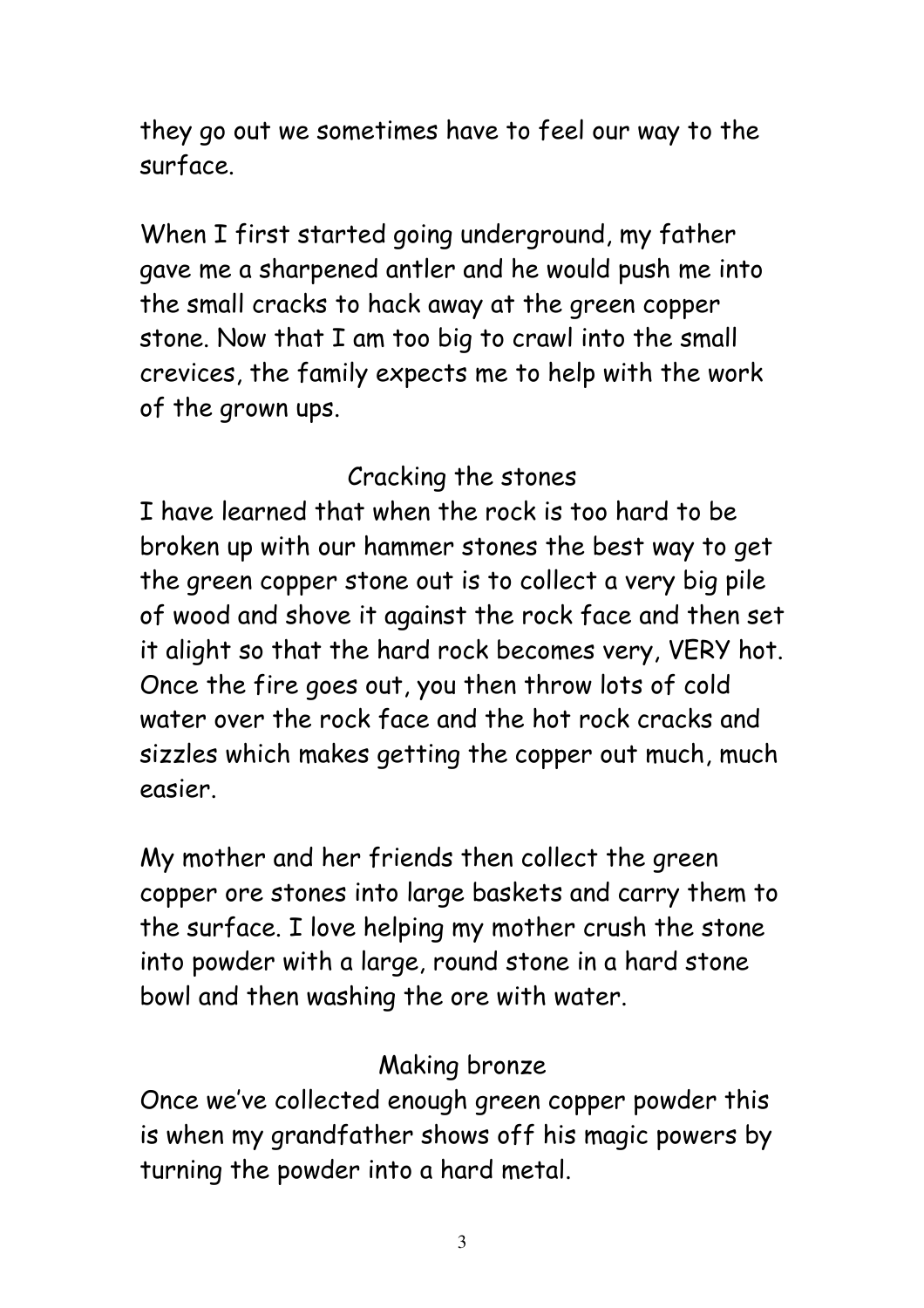Now that I am as tall as my grandfather, he has started to teach me how to make the clay kiln that will turn the green copper powder into a hot liquid. My brothers and I take it in turns to squash the bellows to fan the fire in the kiln so that it can stay white-hot for a long time to melt the green powder. Once it's melted, my grandfather adds a tiny bit of tin, which he buys from the trader from the south, to the liquid metal and then once it's all mixed he pours it into a stone or clay mould that could be the shape of a blade or arrow tip or long sword.

 He doesn't just work magic with bronze sometimes he'll work with a metal called gold, to make brooches and special cups, so special that only the local tribe leader can drink from them. He once made a gold collar for the tribe leader's wife. Unfortunately she died soon after so we don't see it any more because she was buried with it.

#### Religion and burial

There was a great procession when she died. We all followed the cart carrying her body to her very own burial chamber on the side of the hill. Part of the way to the chamber was over some very wet and boggy land but luckily a wooden walkway had been built and we could all follow the cart without getting stuck in the mud.

In the evening we had a very big party in the large circle of stones where we asked the gods to take the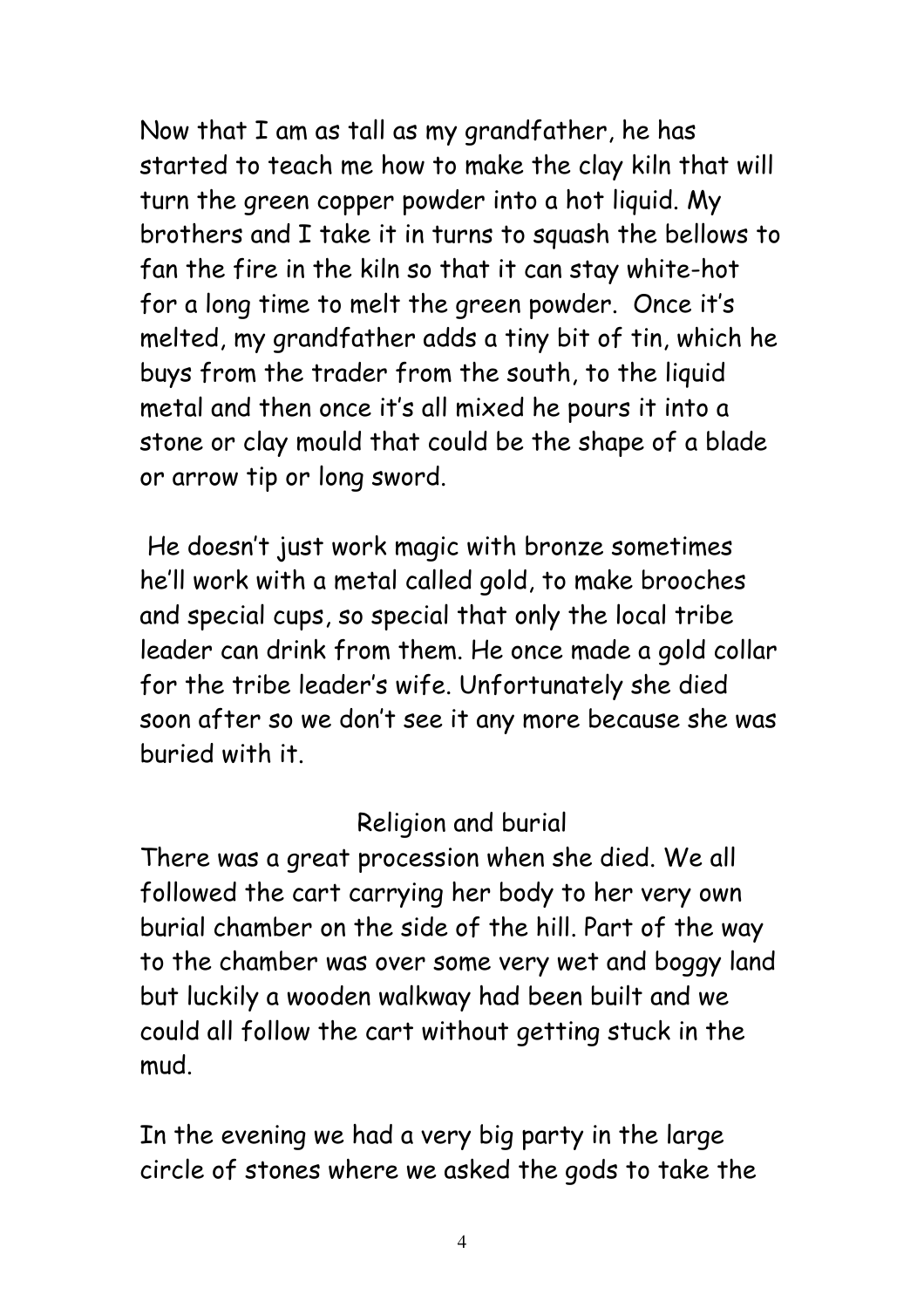tribal leader's wife to the lovely Underworld where she would be well again. The beautiful bronze knife that she used to cut her meat up with was also put in the burial chamber, and my grandfather made that as well. We were proud that she was wearing the golden collar that he'd made from one very small lump of gold. There was lots of roasted meat to eat and we drank a drink made from honey which made my mother giggle a lot when she drank too much of it. It just made me go to sleep! Bronze trumpets were blown and there was a lot of dancing but when the sun had been chased by the moon through the sky and had disappeared, we all stood together in a circle and the wise man of the tribe sacrificed a goat so that the gods would be pleased to see the tribal leader's wife when she arrived in the Underworld.

#### Cooking

The biggest thing my grandfather has ever been asked to make out of bronze is a cooking pot large enough to make soup or cawl for a whole tribe. My mother has a cooking pot that she hangs over the fire in our hut but usually she cooks in another hut where there's a large square hole in the ground lined with wood. She fills up the hole with water and then she heats up lots of stones on the fire and places them in the water to heat it up. My sister wraps the meat in straw so that it floats when she places it in the hot water to cook.